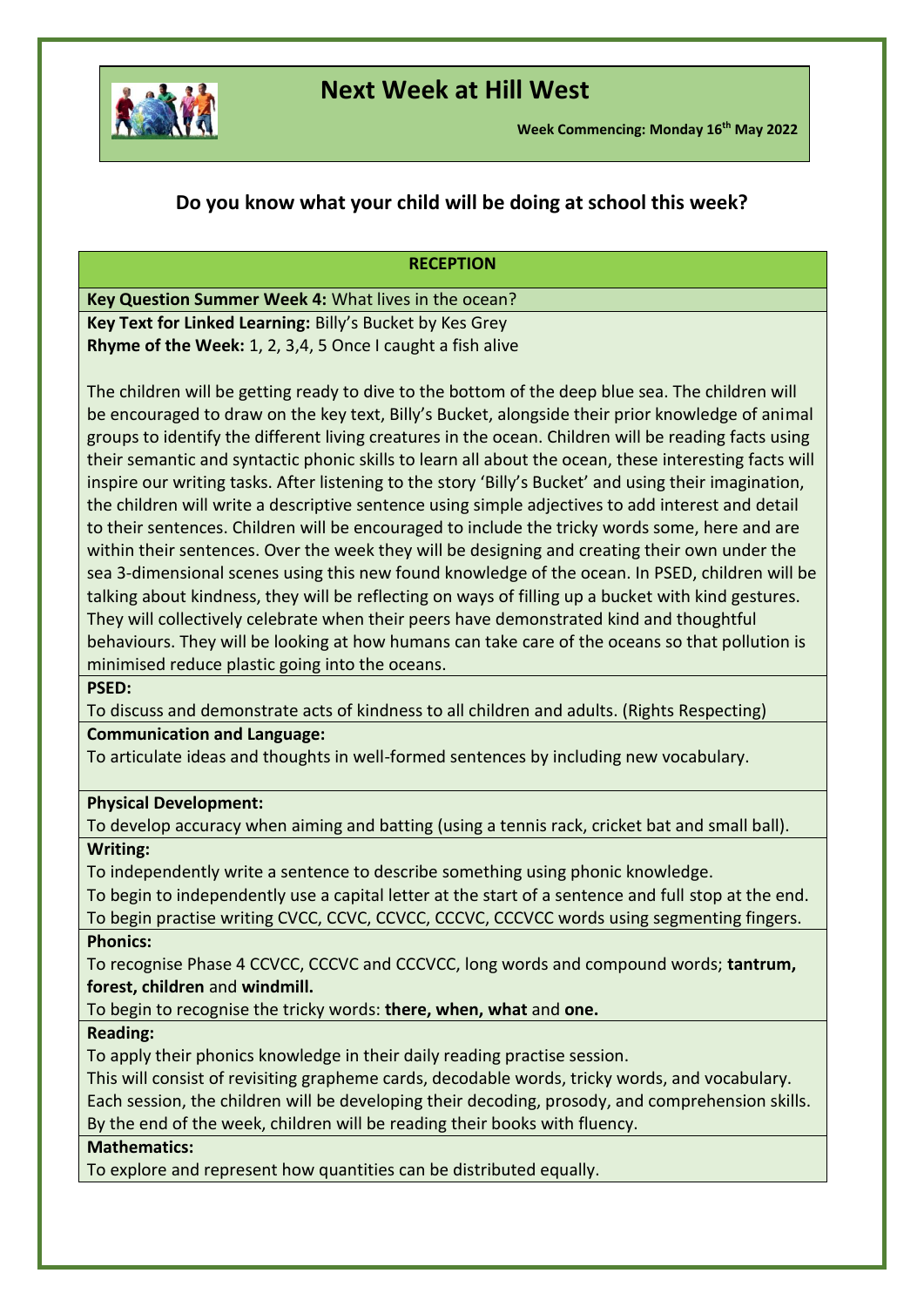**Week Commencing: Monday 16th May 2022**

| <b>Understanding of the World:</b>                                                                     |
|--------------------------------------------------------------------------------------------------------|
| To talk about changes including the changes that have occurred to the sea.                             |
| To begin to understand the impact of pollution/plastic on our environment.                             |
| <b>Expressive Arts and Design:</b>                                                                     |
| To create something for a specified purpose.                                                           |
| To explore and use a range of materials to create a representation of Under the Sea.                   |
| <b>Revisit and Review</b>                                                                              |
| To recall some doubling facts to 10. The children will be revisiting what to do in an emergency;       |
| who to call, how to call them, what information we need to share etc. To recap the different           |
| classification of animals; mammals, amphibians and reptiles from last week.                            |
| <b>Vocabulary:</b>                                                                                     |
| persuaded<br>pollution<br>peering<br>coral<br>reef                                                     |
| <b>Homework:</b>                                                                                       |
| Friday 13 <sup>th</sup> May: To make a poster to encourage people to protect our oceans and seas; what |
| should they do to protect it? Watch: 'A Whales Tale - Hope Works'                                      |
| https://www.youtube.com/watch?v=xFPoIU5iiYQ                                                            |
| Monday 16 <sup>th</sup> May: Reread book assigned on Big Cat Collins Ebook (accessible throughout the  |
|                                                                                                        |
| week)                                                                                                  |
| Wednesday18th May: Refer to the 'Weekly GPC recognition and words' sent home and practise              |
| reading these.                                                                                         |
|                                                                                                        |

#### **YEAR ONE**

#### **Key Question Week 4: Where will Max go next?**

### **Key Text for Linked Learning: Where the wild things are**

**Linked Learning:** English, PDW

This week the children will be continuing to study the text, 'Where the Wild Things Are'. They will be continuing to explore Max's adventure to write their own setting description, particularly using the wonderful illustrations that are in the book. The children will begin by gathering lots of vocabulary that could be used to describe the variety of scenes captured within the text. They will then move on to putting these into their own sentences, trying to use expanded noun phrases and specific adjectives to describe what they can see. The children will also take part in a dictation lesson that describes one of the first scenes in the text when Max is at home with his family. Finally the children will be given a completely new scene from the book that we haven't yet looked at to write their very own setting description using lots of the language we have been gathering throughout the week.

Linking to our key text, in PDW the children will be focusing on the fact that they are entitled to be happy, healthy, safe, warm, loved, well fed and listened to. They will look at how these needs are met for Max in our key text and if there is anything else he should have.

This week the children will be having a special visitor come to school… an RNLI volunteer! He will be coming in to answer the children's questions and give them an extra insight into how this wonderful institution works.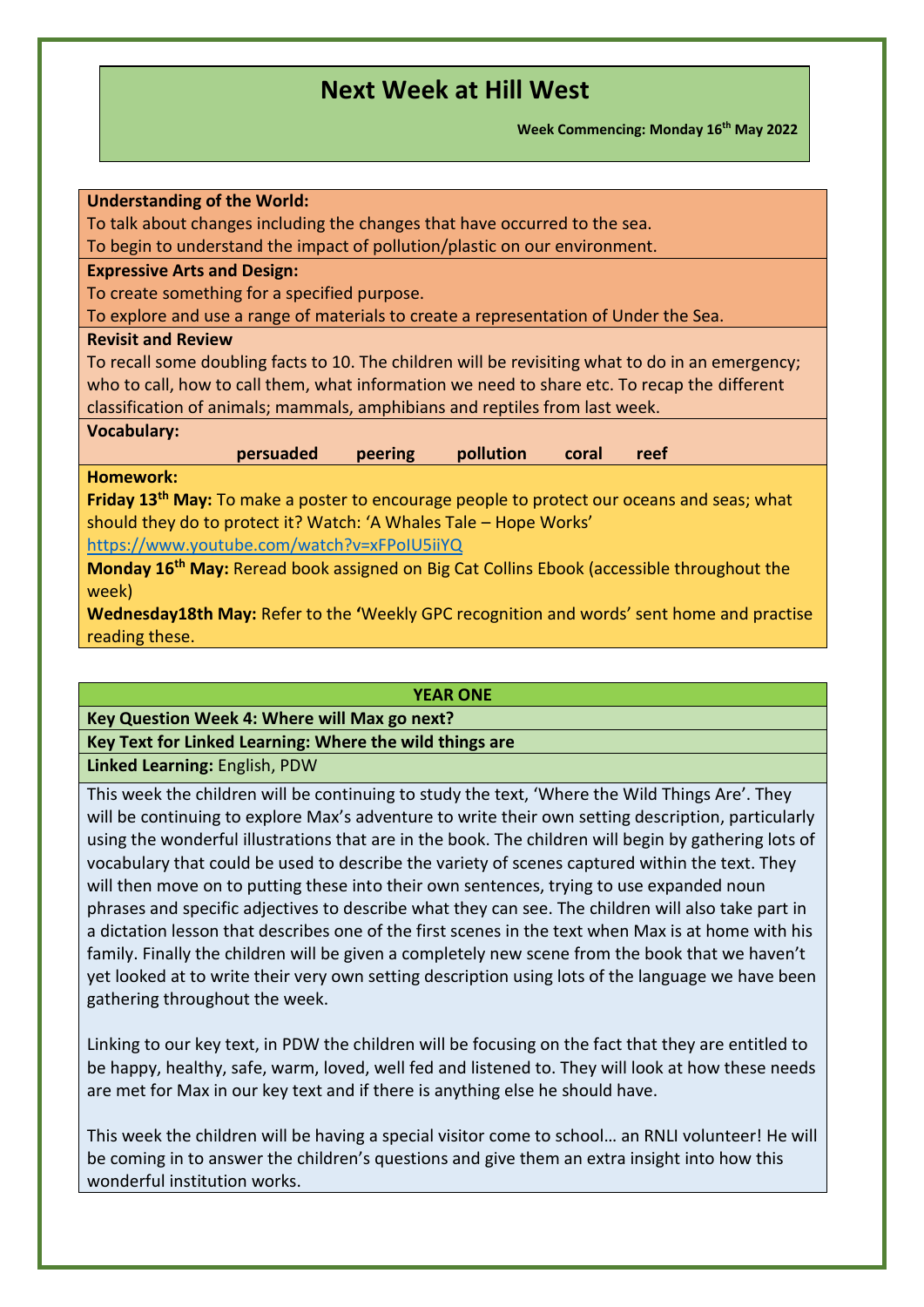**Week Commencing: Monday 16th May 2022**

**Phonics:** This week the children will be growing the code for the following graphemes: ea, ir, ou and oy.

They will also be learning the following tricky words: any, many, who, whole and two Children will be applying their secure phonics knowledge in their daily reading practice sessions. These sessions will consist of revisiting grapheme cards, decodable words, tricky words, and vocabulary. Each session, the children will be developing their decoding, prosody, and comprehension skills. By the end of the week, children will be reading their books with fluency.

**Maths:** In maths this week, the children will be bridging 10 with bead strings, beaded lines and hundred squares. They will then move on to doing the same with subtraction and finally move on to sorting calculations according to whether they will bridge 10 or not.

**Science:** This week they will be learning about what a flowering plant is. They will begin by looking at what is means for a plant to be flowering and then move on to finding and labelling a variety of examples. Not only plants that produce flowers but also those that produce seeds or fruits.

**Geography:** This week the children will be creating their own map of the KS1 area of school. They will think about drawing it from a birds eye view including key geographical features such as hills, buildings, flowerbeds and trees.

**Music:** This week the children will learn to identify the difference between the pulse and rhythm of a song and consolidate their understanding of these concepts through listening and performing activities.

**History:** Continuing on from their understanding of toys from the past, the children will be investigating photographs of old toys and trying to work out its functions, looking specifically at the materials it is made from and any special features.

**DT/Art:** This week the children will be introduced to what a basic lever is. They will look at a variety of examples and begin to understand how this mechanism works.

**RE/PDW:** see above

**P.E:** The children will be continuing with their rugby coaching from Veseyans. They will also be practicing throwing techniques to be used in Rugby and other sports. They will also be focusing on the accuracy of throws as well as power

**Computing:** The children will begin to understand when it is best to change the look of their text and which tool will achieve the most appropriate outcome. They will begin to use their mouse cursor to select text to enable them to make more efficient changes. They will then explore the different fonts available to them and change the font for their lost toy poster.

### **Vocabulary:**

mischief, wild, rumpus, lonely, supper, smelled, terrible, gnashed, private, through **Homework:** 

**Friday 13th May** - We have spent a lot of time learning and revising our phase 5 graphemes this year so we would like you to spend some time completing the phonics booklet we have created for you. You have a little longer to complete this homework. (**Due in Friday 27th May**)

**Monday 16th May** - Access your eBook online throughout the week at least 3 times and continue to enjoy your shared book and library book.

**Wednesday 18th May** - Spellings- once, one, hush, pull, full. our, ask, like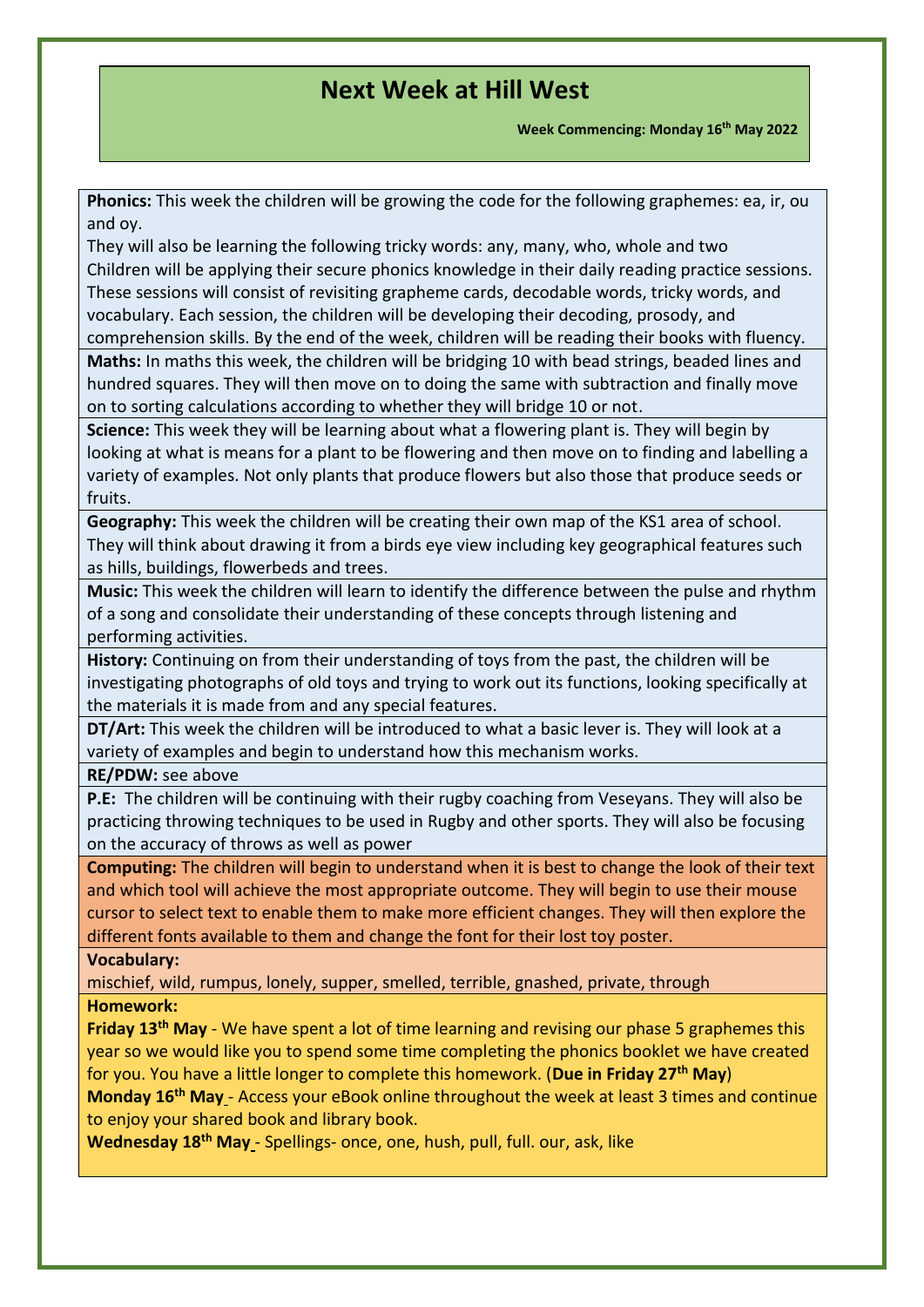**Week Commencing: Monday 16th May 2022**

#### **Year Two**

**Key Question Week 4:** What caused the Great Fire of London to spread?

**Key Text for Linked Learning:** The Great Fire of London – Emma Adams

**Linked Learning:** English, History

In English this week, children will plan and begin to write their recount of the Great Fire London. They will combine their knowledge of the features of a recount and time adverbials to write the first two paragraphs, whilst choosing their vocabulary carefully to suit the purpose of a recount. They will edit each paragraph and publish it to showcase their skills.

In History this week, the children will be acting as news reporters and will be reporting back all the information about the Great Fire of London they found out last week. This will support the children to complete a fact file about the Great Fire of London.

### **Maths:**

Children will continue with the topic of subtraction this week. They will learn how to subtract numbers by counting back, before applying the strategies they know to solve problems involving addition and subtraction of pence. The week will end with children developing their addition and subtraction skills even further by solving missing number addition and subtraction problems, before using their place value knowledge to place two-digit numbers on number lines and choosing the most appropriate strategy to find the difference between them.

**Science:** This week in Science, children will think about the conditions for healthy plant growth. They will then observe their beans from last week and record their growth. How long will it take for them to be ready to harvest?

**History:** See above

**Geography:** This week in Geography, children will learn about the characteristics of equatorial climates and how they affect living conditions. They will continue to learn about and identify five climate zones, focusing on the equatorial Zone. Children will begin to compare conditions in the different climate zones.

**Computing:** This week in Computing, children will use Chrome Music Lab to investigate how music is made. They will create patterns and sequences by adding and removing notes.

**Music:** This week in Music, children will explore the sounds of The Fire of London to create a song using their voices to tell the story.

**DT:** In DT this week, children will design a printing tool to create their own masterpiece inspired by Andy Goldsworthy.

**RE:**This week the children will be looking at ways that we can care for animals in our environment.

**P.E:**Children will continue practicing maypole dancing and timing their skipping in and out around the skipping of others, whilst keeping the beat of the music.

**Key vocabulary:**

Strategy, temperature, beaten, ashes, throughout, ember, thatched, printing, observe, equatorial

**Homework:**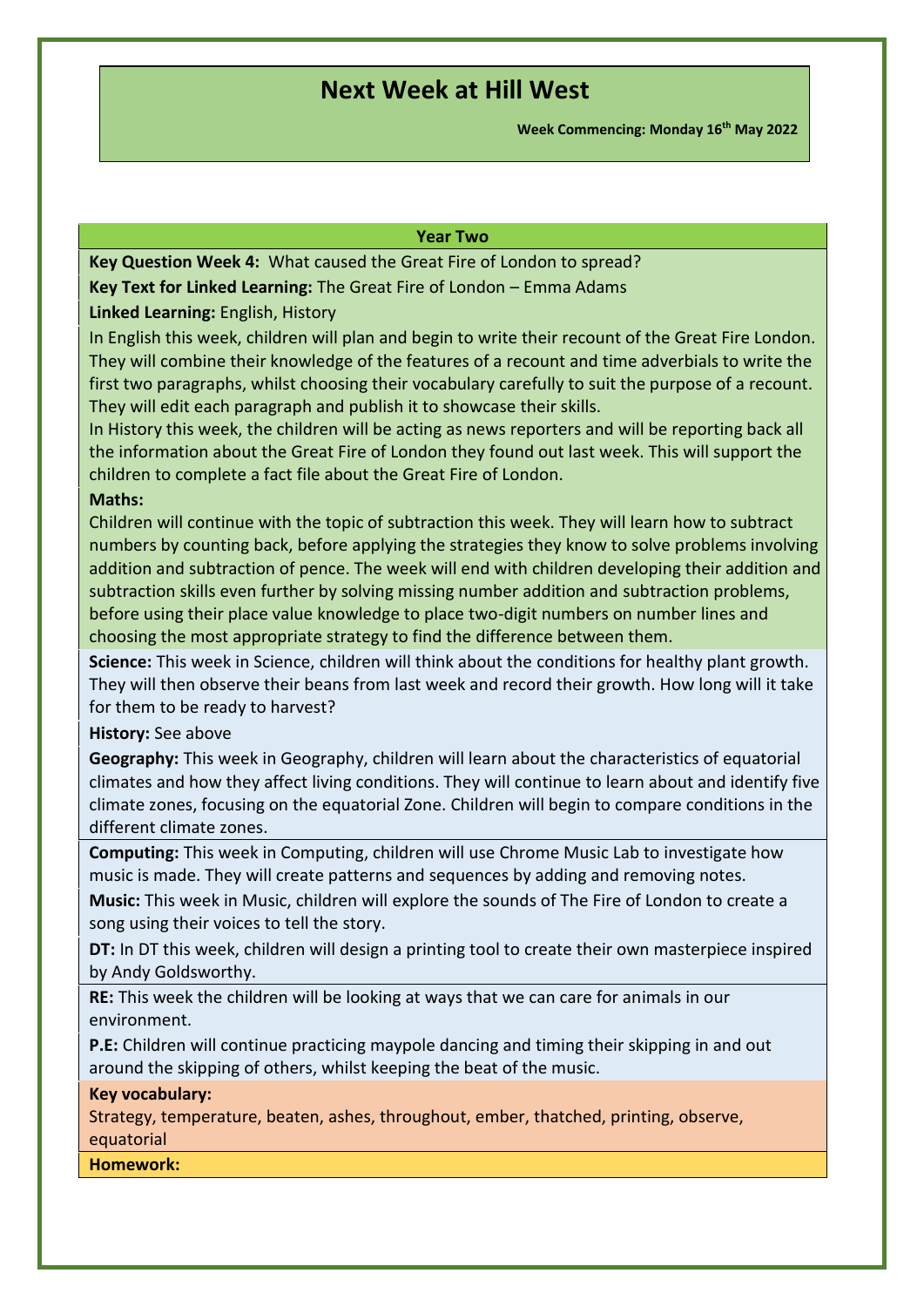**Week Commencing: Monday 16th May 2022**

**Every day:** 5 minutes of TT Rockstars and 10 minutes of reading

**Friday 13th May -** Create a fact file of the Great Fire of London, using information from History and writing skills from English.

**Monday 16th May -** Complete one Reading Eggs Lesson

**Wednesday 18th May –** Maths: Find a recipe of your choice and ½ the ingredients.

### **YEAR THREE**

**Key Question Week 4:** What is remarkable about Edmund and Tenzing**?**

**Key Text for Linked Learning:** Everest- The Remarkable Story of Edmund Hillary and Tenzing Norgay.

**Linked Learning:** English and Art

Children will continue to explore Edmund and Tenzing's journey to summit Everest. They will spend time reading the next chapters, extracting facts and interesting information. They will then put themselves in the shoes of the explorers, thinking about what they might want to share with the world during the night before they reached the summit. They will summarise important events of their journey so far and will begin to structure these thoughts into paragraphs. They will write an informal letter to family about the journey so far. They will then contrast examples of formal and informal letters to prepare them for their formal letter writing next week. In Art children will take inspiration from Picasso and will choose their theme colour. They will then use paint to complete their portraits of Hillary and Tenzing which they sketched last week in the cubism style.

**Maths:** The children will start the week revising their times tables and division facts, they will need to recall as many as they can and also employ strategies using known facts to solves ones they are unsure of. They will then begin to use a formal written method, gird method, to multiply 2 digit numbers by 2 digit numbers.

**Science:** The children will be exploring the life cycle of flowering plants. They will be encouraged to use and learn scientific vocabulary such as, pollination, seed formation and seed dispersal.

**History:** Children will revise what they have learnt about the Bronze age to make comparisons to life in the Stone Age. They will be extracting information from nonfiction texts to support their ideas.

**Geography:** Children learn about what causes an earthquake and what destruction it can leave in its wake. They will put themselves into the shoes of a rescue team and debate the best course of rescue.

**Computing:** In this week's Computing lesson, the children will start to add content to the magazine templates they created last week. They will carefully choose the best locations on their template for their text and images.

**Music:** The children will start this week's music lesson by transitioning between the notes already learnt. They will then continue to practise the note 'f' by learning a new song.

**Art/ Design Technology:** See above

**PDW/R.E.** Children will be discussing the importance of rules and laws and how they help to keep us safe**.**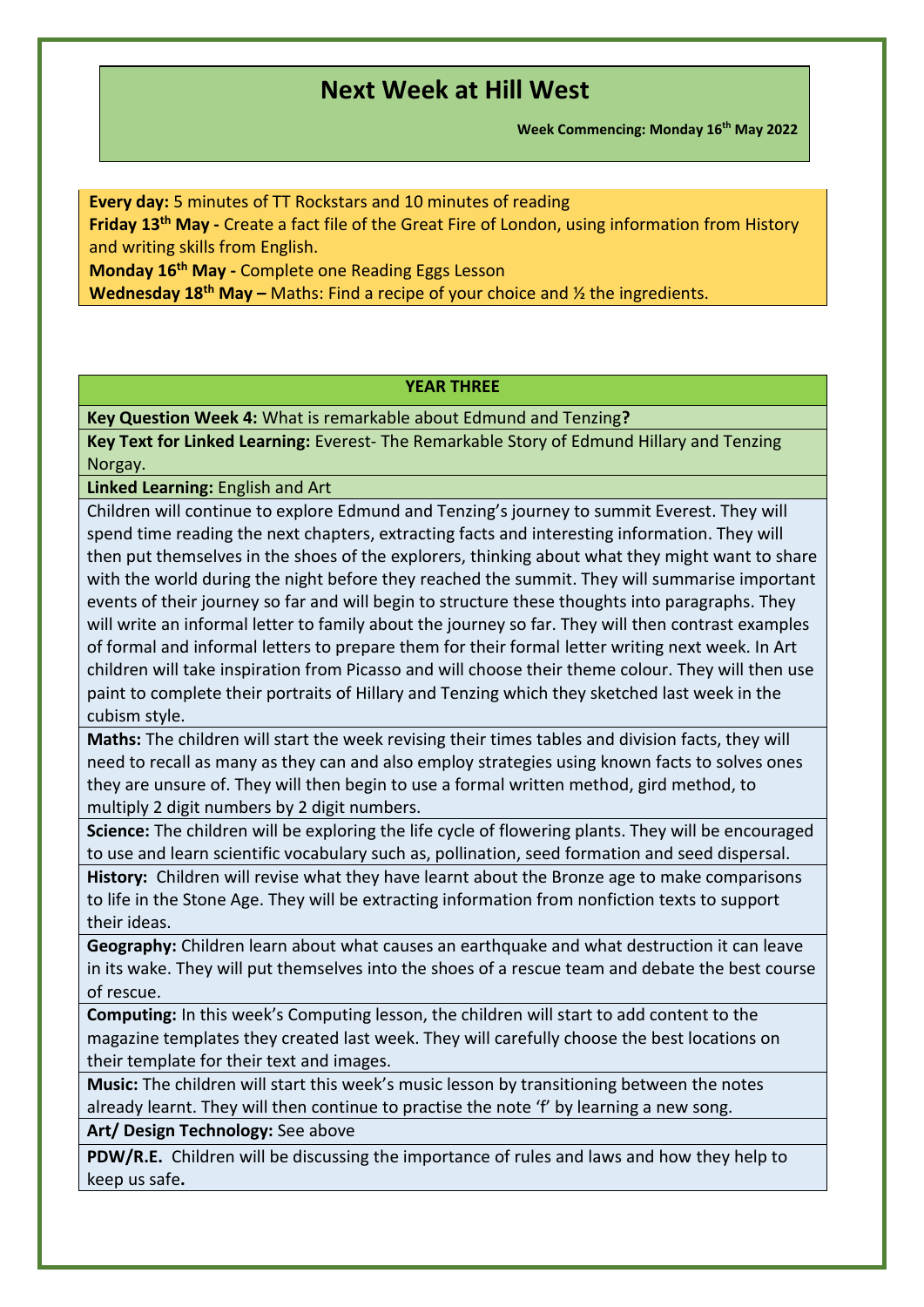**Week Commencing: Monday 16th May 2022**

**P.E:** During dance class, children will be performing an Egyptian dance making sure they use expression to enhance it. In tri golf, the children will complete the putting course, ensuring they hold the golf club appropriately, keeping track of their score.

**MFL:** Children will be practising vocabulary for food using The Hungry Caterpillar story for inspiration.

**Vocabulary:** From Everest- The Remarkable Story of Edmund Hillary and Tenzing Norgay : conjure, clashed, colony, dysentery, resign, mobilised, vital, treacherous, decent, abandon

**Homework:** 5 minutes of TT Rockstars every day and at least 10 minutes of reading **Friday 13/05/22:** Practise the song 'D is for Disco Dancers'

**Monday 16/05/22:** Reading - Complete one Reading Eggs Lesson, Practise spellings.

**Wednesday 18/05/22:** Practise converting length. Measure some items in cm and then convert them to mm and even m if you prefer a challenge!

### **YEAR FOUR**

**Key Question Week 4**; Why did the Romans build straight roads? So that their soldiers didn't go round the bend.

**Key Text for Linked Learning: The Explorer – Katherine Rundell**

**Linked Learning:** English/Art/History

In English this week, the children will start the study of their new key text – 'The Explorer' They will begin the week deconstructing vocabulary, they will also write the key vocabulary for this week in to their dictionaries. The children will be introduced to a historical explorer who have inspired authors to write fiction stories. They will then use biographies of real explorers to inspire them to create a character profile for their own adventure story. This week they will concentrate of creating characters ready for our narrative story the following week. The children will consider physical features and the personality of their characters, these can be inspired by the historical figures they have read about combined with their own ideas. They will continue to read the story 'The Explorer and make connections to how their characters may become part of a similar story.

**Maths:** In maths this week the children will revisit addition and subtraction–At the start of the week, they will finish off unit on column and expended methods of subtraction with 3 and 4 digit numbers together with subtracting amounts of money. In the later part of the week they will move on to measure and data, converting metres, centimetres and millimetres.

**Science:** In science this week, children will continue the new topic of understanding how vibrations make sounds and are transferred from one area to another ; they will use waste materials (plastic bottles and cardboard boxes to create makeshift musical instruments with which they can experiment in changing pitch and volume (see homework)

**History / Geography:** In Geography, children will continue to explore Britain's economic and trade links with the wider world, learning about the goods and services that are exported from the UK to the rest of the world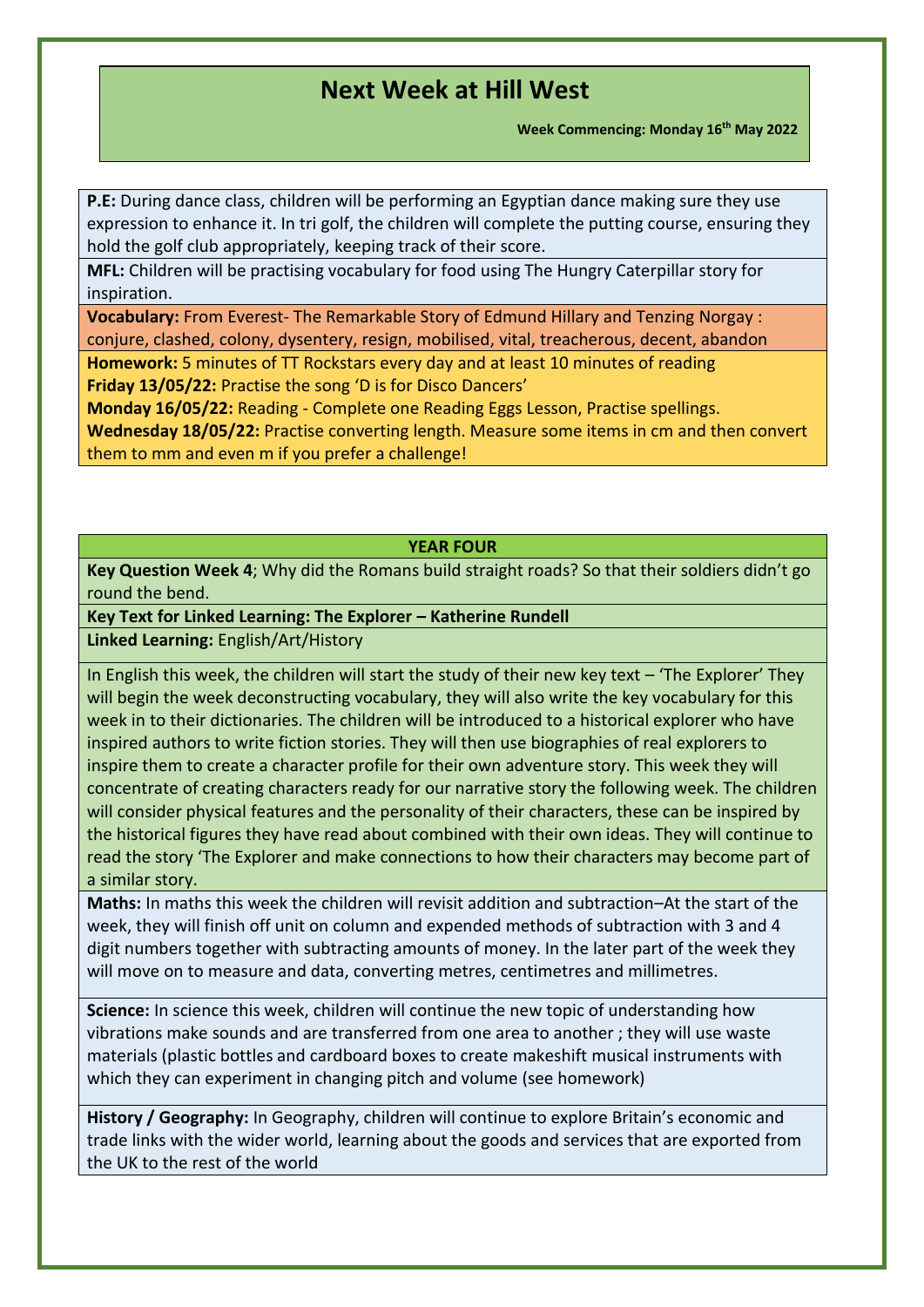**Week Commencing: Monday 16th May 2022**

In History this week, children will continue their new topic of the ancient Romans by understanding the importance of Roman roads and how they were built, comparing their methods to modern ones.

**Computing:** In computing this week, children will continue the topic of programing a screen turtle using FTP logo to instruct the 'turtle' to make infinite loops and count-controlled loops, then modify the program to remove the infinite loop, explaining how they did so.

**Music:** In music this week, as well as the regular clarinet lesson focussing on the elements of music. Over half-term they will have practised a new note  $-C$  – and be able to integrate that note into a composition using their prior learning of D and E – writing, then reading their own stave.

**Art / Design Technology:** In art, children will continue their new topic of collage design – experimenting with colour, material and layering depth, they will create 4 different 'surfaces' for collages using coloured pencils or crayons.

**PDW / R.E:** In PDW this week, children will learn more about peer and media pressure – particularly with reference to underage drinking – They will be given scenario cards where they will discuss techniques for avoiding having to submit to the pressure exerted by their peers.

**P.E:** In P.E children will continue to learn the required skills for 'Kwik Cricket' – they will learn the rules and how to set out the pitch then practise some accurate (straight)underarm bowling, then batting.

**MFL**: In French, children will: Translate English sentences into French thinking really carefully about the position and spelling of the adjective , varying it according to the noun.

### **Vocabulary:**

**Ager, Barbarian, Basilica, Bulla, Caldarium , Frigidarium, Groma, Hypocaust, Lararium, Ligula**

**Homework:** 10 minutes of TT Rocks Stars every evening and at least 10 minutes of quiet reading **Friday 13th May:** for Science on Friday, bring in a range of materials to create musical instruments – plastic bottles, elastic bands, pasta, dried pulses, and small cardboard boxes. **Monday 16th May:** One lesson on Reading eggs

**Wednesday 18th May**: Listen to or read another poem by Aoife Mannix.

#### **YEAR FIVE**

**Key Question Week 4: Where are the Rainforests?**

### **Key Text for Linked Learning: The Vanishing Rainforest**

**Linked Learning:** English, Geography

In English, children will begin exploring a new text 'The Vanishing Rainforest' by Richard Platt. Children will begin by using their inference skills to predict what they think the book will be about based on illustrations and text on the front cover. Children will use their vocabulary skills to discuss what vocab the author has used to create an atmosphere of the rainforest. Using their cross curricular links in Geography, children will use their knowledge of the Rainforest to find facts about the rainforest within the text – how does this impact the reader's feelings? Children will then begin to explore the persuasive elements in the book. Particularly looking at the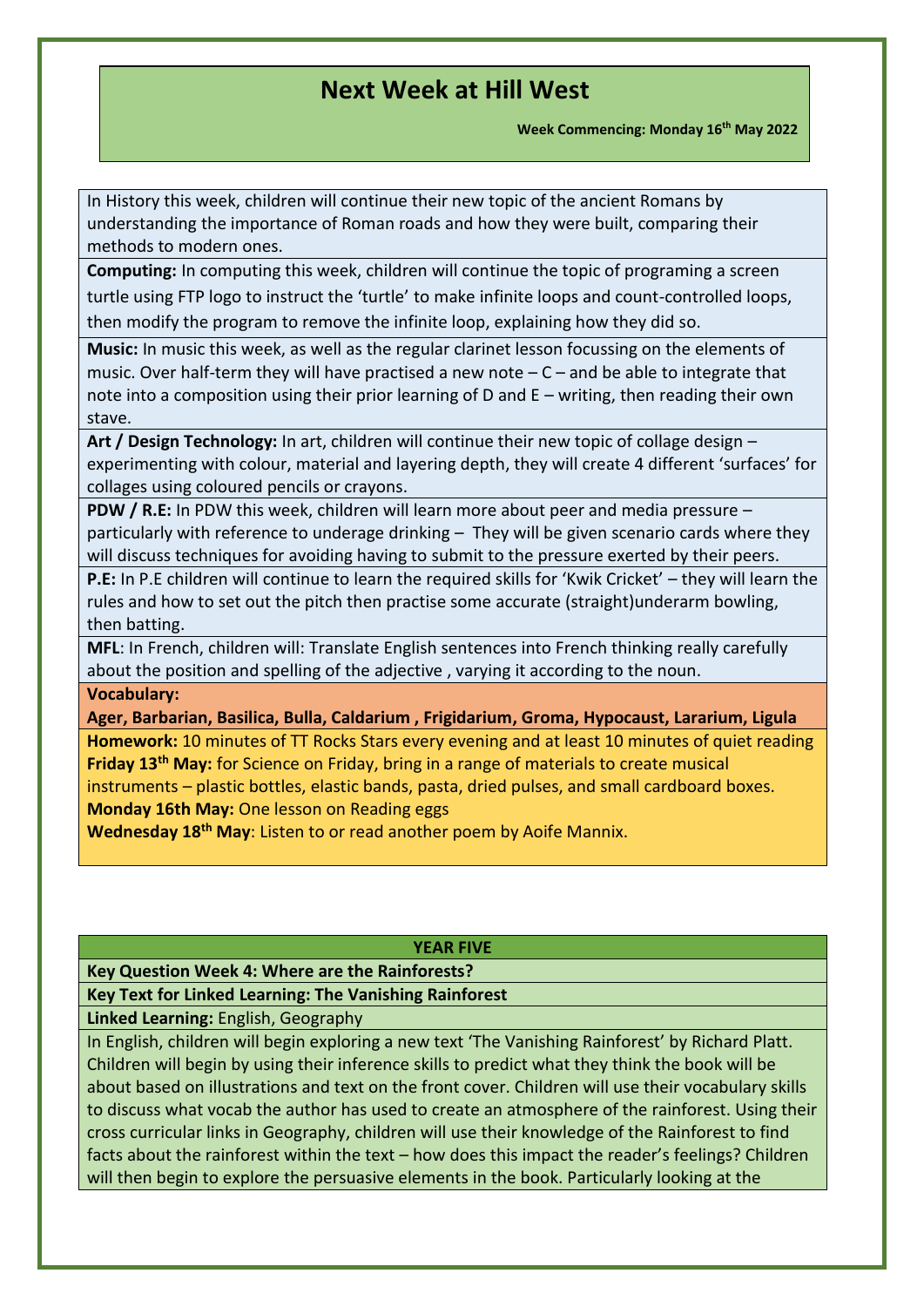**Week Commencing: Monday 16th May 2022**

information page about the rainforest, why did the author include this extra page at the end of the story? What elements of the text do the children find the most persuading and why? Is it the characters? The Additional facts? Children will discuss these informative devices and how they influence their understanding of the text.

**Maths:** Children will multiply and divide numbers mentally, drawing on known facts. The children will then solve word problems using mental multiplication or division. Then the children will Solve single- and multi-step problems, working out which calculation(s) are necessary. Children will then begin to revisit factors and multiples.

**Science:** Children will continue their exploration of forces, specifically focusing on how the force of water resistance keeps a Longship afloat. Using a piece of plasticene they will investigate which boat shape is most effectively supported due to water resistance, before considering how to refine a boat shape to allow it to move through the water with greater speed.

**History:** In History, children will explore the many battles during the Viking age I.e. The Battle of York, The Battle of Edington and the Battle of Englefield. They will discuss how this resulted in the Vikings attempts to occupy Britain.

**Geography:** In Geography, children will begin their new topic 'Rainforests'. Children will learn what and where the rainforests are. Using an atlas, they will locate the main tropical rainforest regions. They will then use this to compare the relation between where the equator is to where the rainforests are – understanding the idea that equatorial countries have wet and hot climates.

**Computing:** In computing, children will explain that computers can be used to compare data visually. They will select an appropriate chart to visually compare data and refine it by selecting a particular filter.

**Music:** Children will continue to explore 'The Planets' by Gustav Holst. They will listen to the Mars suite and identify the rhythm of the melody. They will then be asked to recreate a rhythmic line using their knowledge of crochets, quavers and semi-quavers.

**Art:** Children will sketch and shade their Renoir photograph from the previous week. They will look at how light and shade has influenced the picture. They will then recreate these effects in their drawings.

**Design Technology:** Children will be introduced to cams and how they can be incorporated into a mechanism. They will review the design of a cam and attempt to create one.

**PDW / R.E:** In RE, children will review Buddhism; specifically the concept of Nirvana. They will learn how being silent and attentive can help to cultivate a sense for the sacred and transcendent

**P.E:** Children will be given an opportunity to explore golf through a session directed by an external coach. They will also be given an opportunity to practise and apply their tennis skills through a tennis session directed by a coach.

**MFL:** Children will review the names of different members of the family and how to communicate members of the family using the correct determiner: mon, ma, mes.

**Vocabulary:** 

nabë, deforestation, equator, tropical, climate, density, water resistance, buoyancy, surface area,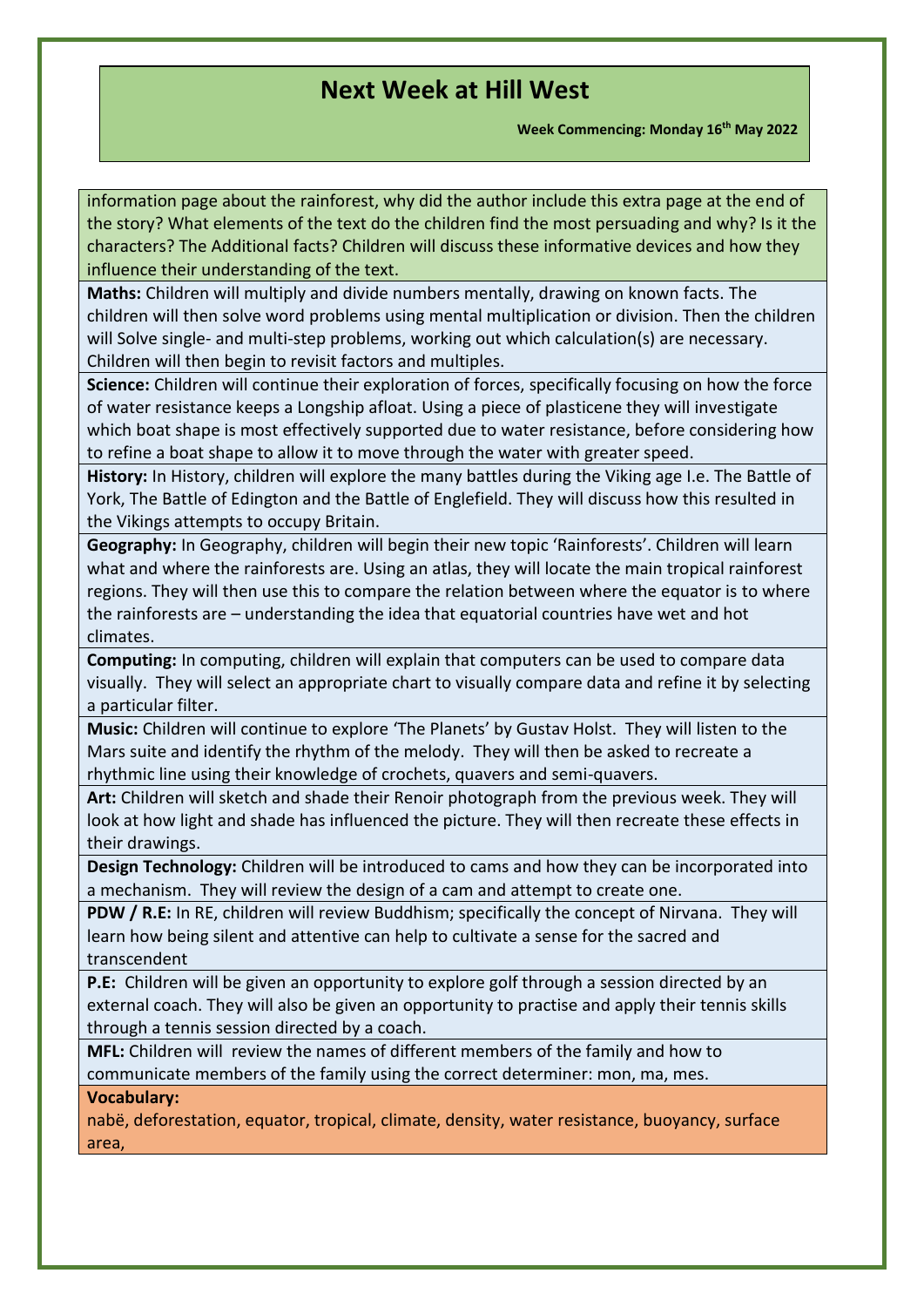**Week Commencing: Monday 16th May 2022**

**Homework: to be completed next;** Every day: 5 minutes of TT Rockstars and 15 minutes of Quiet reading

**Friday 13.05.22:** Research a tribe in the Amazon rainforest.

**Monday 16.05.22:** Complete your next reading eggspress lesson

**Wednesday 18.05.22:** There are nine different two-digit prime numbers, which after reversing the digits, remain prime. What are they?

#### **YEAR SIX**

**Key Question Week 4:** Would you leave your world behind?

**Key Text for Linked Learning:** The Arrival – Shaun Tan

**Linked Learning:** Art, PDW

This week, Year 6 will be looking at the visual literacy text called 'The Arrival' by celebrated author Shaun Tan, his unique and artistic style of storytelling will enable children to piece together the story making inferences about the character and the setting. The other-wordly illustrations will inspire the children's writing, which will initially be a persuasive text, but will also lead on to some creative narrative writing in the next term. Children will develop their use of formal tone and learn about emphasising points through repetition and use of rhetorical questions. In addition to this, children will learn how to develop a balanced argument using appropriate conjunctive adverbs such as 'On the other hand' or 'However'. Children will compare this text with some of the other visual literacy texts they have seen over the course of Year 5 and 6, identifying similarities and differences between the styles of illustration. In PDW, children will use the storyline of the text to discuss people's differences and refugees.

They will compare these ideas with the Michael Rosen anthology - 'On the Move' and make parallels with the crisis in Ukraine.

In Art, children will take inspiration from the illustrations in 'The Arrival' to create ephemeral art which champions the nature they experience around them in school. Children will create a sculpture which represents 'another world' which will be photographed and used as a stimulus for further development of their ideas.

**Maths:** In Maths, children will be revising their learning from throughout Year 6. In order to achieve this, children will take part in a series of investigations to secure their knowledge and test their mathematical thinking.

**Computing:** In computing, children will be introduced to the dimensions of shapes in Tinkercad which will enable them to accurately resize and move shapes. They will then be introduced to placeholders which can be used to create holes in objects. Finally children will duplicate, then resize multiple objects to create a meaningful 3D object.

**PDW:** In PDW, children will be revisiting the scenarios from last week. They will continue to explore positive character traits in each other and how these can help when faced with challenges.

**Art:** In Art, children will investigate and exploit the potential of new and unfamiliar materials to communicate to others. They will research and discuss the ideas and approaches of various